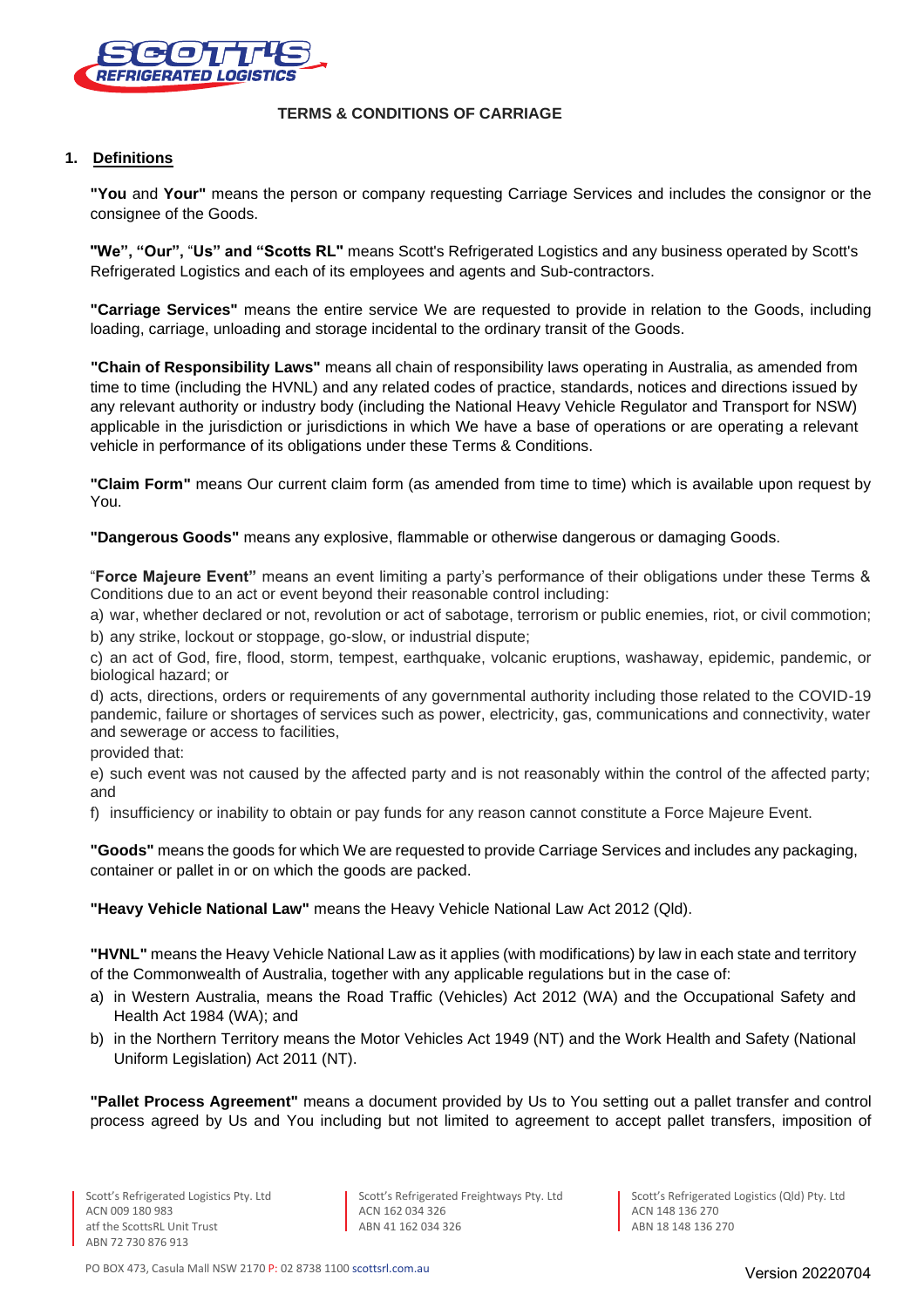

transfer delay days and arrangements to avoid or resolve any matters We may encounter when transferring or attempting to transfer pallets to a receiver, consignee or person or organisation located at the address given by You for delivery.

**"Proof of Delivery"** means such evidence that We deem acceptable from time to time to confirm Our delivery of the Goods.

**"Rate Table"** means Our current rate table (as amended from time to time) which is available upon request by You.

**"Scott's Refrigerated Logistics"** means Scott's Refrigerated Logistics Pty Ltd (ACN 009 180 983) atf the ScottsRL Unit Trust, Scott's Refrigerated Freightways Pty Ltd (ACN 162 034 326), Scott's Refrigerated Logistics (Qld) Pty Ltd (ACN 148 136 270) and their affiliates and subsidiaries.

**"Small Business"** means a business that employs less than 20 people, including casual employees employed on a regular and systematic basis.

**"Sub-contractor"** means any person or company We arrange to provide Carriage Services for the Goods and his/her/its employees, agents and sub-contractors.

**"Terms** & **Conditions"** means the current terms & conditions (as amended from time to time) published on Our website.

### **2. General**

- a. We are not a common carrier and will not accept liability as such.
- b. We reserve the right to accept or refuse to provide Carriage Services to You at Our sole and absolute discretion, without giving any reason for so doing.
- c. Unless expressly stated otherwise, these Terms & Conditions of Carriage comprise the entirety of the agreement between You and Us. These Terms & Conditions may only be varied by written agreement which is to be signed by a person authorised to do so on Our behalf and signed by a person authorised to do so on Your behalf.
- d. You agree to be bound by these Terms & Conditions and any express or implied condition, statement, or warranty, statutory or otherwise, not stated in these conditions, is hereby excluded to the extent permitted by law.
- e. You acknowledge and agree that the Terms & Conditions may be amended by Us from time to time without notice. The current version of the Terms & Conditions will be published on Our website. Your subsequent request for Us to provide Carriage Services will constitute Your acceptance of Our current Terms & Conditions.
- f. We are committed, as far as reasonably practicable, to ensuring the safety of the Carriage Services and performance in accordance with all applicable Chain of Responsibility Laws and expect and require you to also commit to taking all reasonably practicable steps to ensure safety and compliance with law. This commitment will extend to taking all reasonably practicable steps to eliminate or minimise safety risks and the risk of damage to road infrastructure.

#### **3. Our Rights & Obligations**

- a. Subject at all times to the application of these Terms & Conditions, We will provide Carriage Services with respect to the Goods as noted on the relevant consignment note or otherwise agreed in writing.
- b. We are entitled to inspect the Goods at any time in order to determine either their nature or condition or to determine their ownership or destination where any consignment note or identifying document or mark is lost, damaged, destroyed or defaced and We are entitled, for those purposes, to open any document wrapping package or other container in which the Goods are placed or carried.

Scott's Refrigerated Logistics Pty. Ltd ACN 009 180 983 atf the ScottsRL Unit Trust ABN 72 730 876 913

Scott's Refrigerated Freightways Pty. Ltd ACN 162 034 326 ABN 41 162 034 326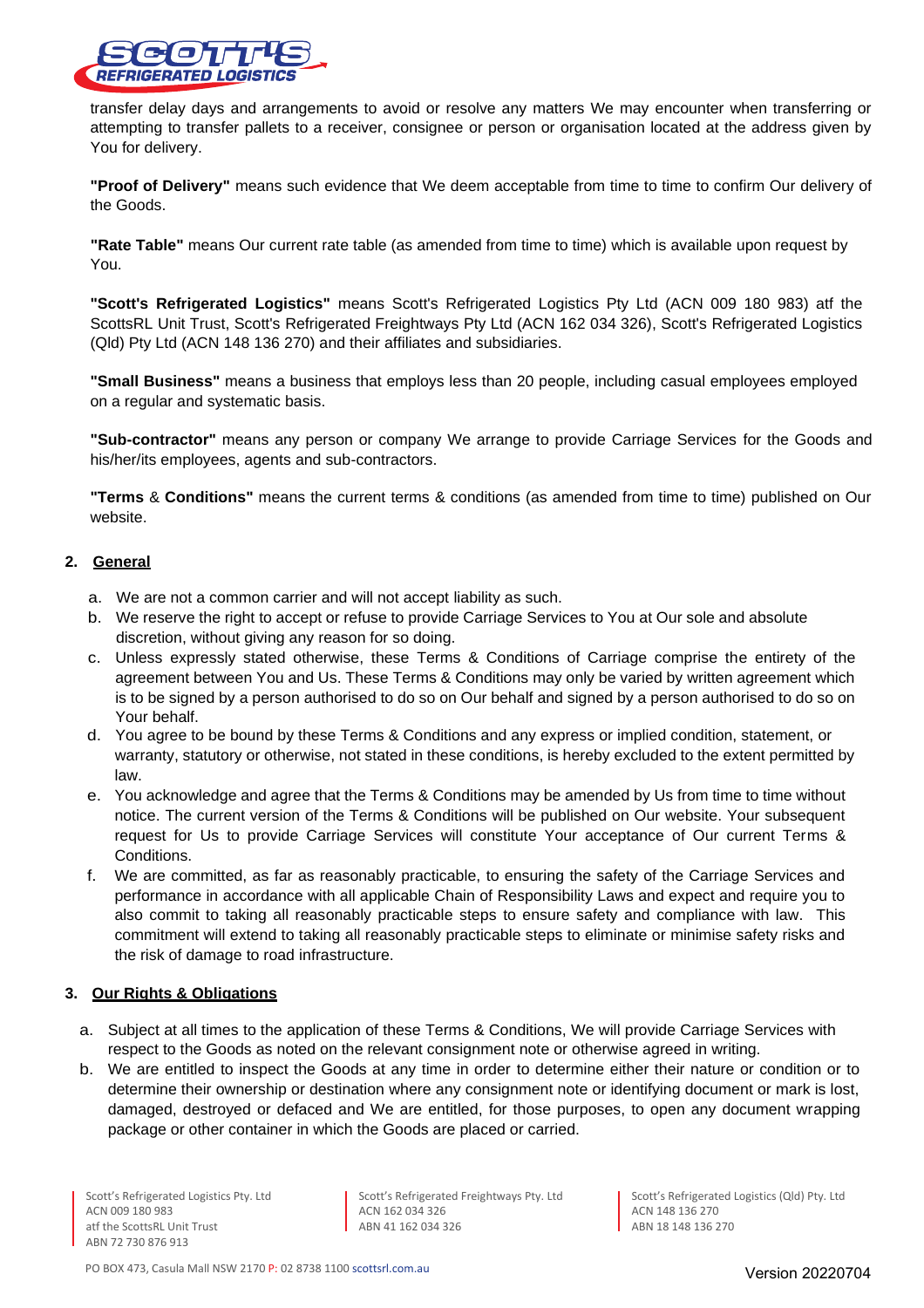

- c. We may in Our absolute discretion engage a Sub-contractor to perform all or part of the Carriage Services.
- d. We will endeavour to make delivery in accordance with our Refrigerated Logistics Departure and Arrival Schedule (Lead Times) as published on Our website and amended from time to time. The Lead Times are the indicative minimum delivery times for full truck loads between the specified capital cities. You acknowledge the actual delivery time may exceed the Lead Time for a number of reasons including factors beyond Our control, access limitations, safety considerations or less than full truck loads.
- e. We will deliver Goods at the address given by You for delivery. If delivery cannot be made at that address during normal trading hours, then You will be liable to Us for the reasonable cost and expense of any storage and further delivery attempts.
- f. We reserve the right to vary the Rate Table from time to time including to respond to Our network conditions and changes (including shipping and rail provider charges) and to introduce new fees or charges (including but not limited to demurrage, excess turnaround time, loading, unloading or waiting times and futile charges) at Our discretion, but any changes will not apply to You until We have provided reasonable notice to You. Your subsequent request for Us to provide Carriage Services will constitute Your acceptance of Our current Rate Table
- g. We reserve the right to make an additional charge for every call made or for the amount of time of any delay until delivery is effected should the consignee named in the consignment note not be in attendance during trading hours or at the time specified, or if We arrive to effect delivery at the consignee's premises and We are delayed in effecting prompt delivery at the said premises for any reason whatsoever outside Our control.
- h. We reserve the right to not comply with any directive or instruction by you or your representatives that may result or contribute to a breach of the HVNL or any other law or prevent us from taking all reasonably practicable steps to prevent any breach of the HVNL or any other law or to otherwise comply our duties of care under the HVNL or any other law.

## **4. Your Rights & Obligations**

- a. Our agreement with You is divisible. Each time We provide the Carriage Services to You in accordance with a consignment note or as otherwise agreed in writing, We will be deemed to do so under a separate contract, and You will be separately charged. In consideration for the provision of Carriage Services, You agree to pay Us the rates for the Carriage Services as specified in the Rate Table.
- b. We are entitled to Our fees and charges for the Carriage Services as soon as the Goods are collected for carriage. We may issue You an invoice for the Carriage Services at any time including but not limited to at the time the Goods are collected by Us, after the Goods are collected by Us or after the Carriage Services for the Goods are completed by Us. You agree to pay all charges for the Carriage Services in full within fourteen (14) days of the date the invoice is issued by Us. Each invoice for Carriage Services must be paid in full without reference to and despite any defect or default in any other Carriage Services or any other services We provide under any other terms and conditions document.
- c. You agree that when the Goods are accepted by Us for Carriage Services, the Goods are subject to both a storer's lien and general lien to Our benefit as security for payment of any money owed by You to Us. You acknowledge that We may but are not obliged to register such liens on the *Personal Properties Securities Register.*
- d. You agree that if You fail to pay any moneys (including but not limited to Our charges for Carriage Services) on the payment terms extended to You, We will be entitled to:
	- i. charge interest on such outstanding moneys at ten per cent (10%) per annum compounding daily calculated from the due date for payment of such outstanding moneys until payment of such money is received by Us in full; and
	- ii. exercise a lien over the Goods and detain or sell all or any of the Goods which are in Our possession and retain from the sale proceeds the amount of Our unpaid charges and all costs of the detention and sale.
- e. You agree that We may charge freight by the greater of weight, pallet space, cubic measurement or value in accordance with the Rate Table.
- f. You agree to pay a fuel surcharge as set out in the Rate Table.
- g. You will be responsible for the provision of labour to load or unload any carrying vehicle. When We are, without prior arrangement with You, called upon to load or unload Goods We shall be under no liability

Scott's Refrigerated Freightways Pty. Ltd ACN 162 034 326 ABN 41 162 034 326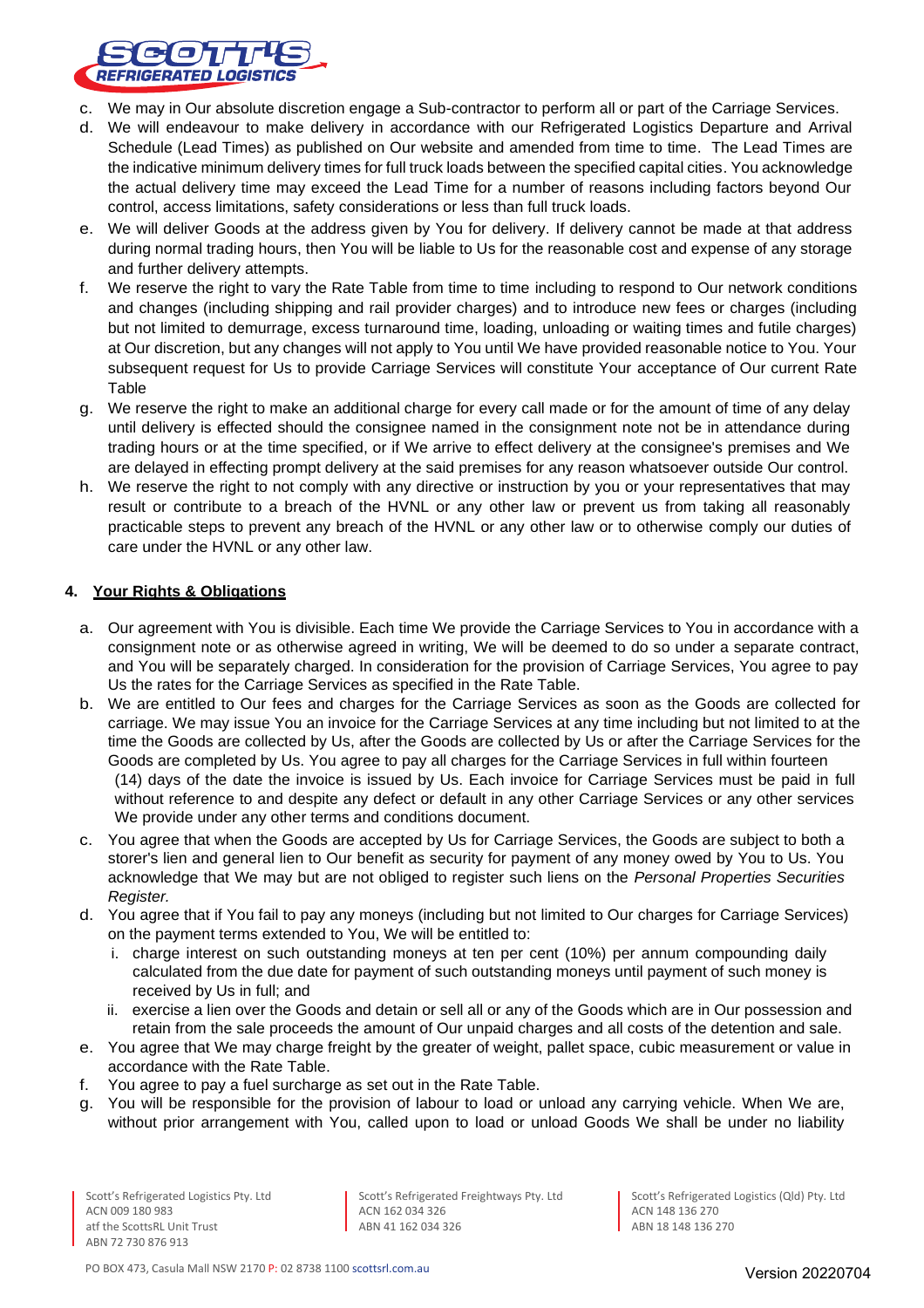

whatsoever to You or other owner of the Goods for any damage whatever, however, caused, arising out of such loading or unloading and You shall indemnify Us in respect of all claims, entitlements, suits, causes of action, debts, dues, damages, expenses, demands, consequences, loss or injury whatever and howsoever arising in connection with Our loading or unloading of the Goods.

- h. You agree that You have fully, accurately and adequately described the Goods on the consignment note.
- i. We will use reasonable endeavours to arrange for a Proof of Delivery of the Goods. You agree that We are not obliged to provide a Proof of Delivery, You have no right to demand a Proof of Delivery and We are not liable to You for failing to provide a Proof of Delivery. You agree that You will not withhold payment of any invoice if We do not provide a Proof of Delivery.
- j. You agree that You have complied with all applicable laws (including the Chain of Responsibility Laws and where necessary the Australian Code for the Transport of Dangerous Goods by Road and Rail, Air Navigation Orders Pt 33 and the International Maritime Dangerous Goods Code) relating to the notification, description (on the consignment note or separately) consigning, packaging, loading, restraining and unloading of the Goods.
- k. You agree that Our expenses and charges in complying with any such law or with any order or requirement thereunder or with the requirement of any harbour, dock, railway, shipping, customs warehouse or other authority or company shall be paid by You, and You agree to pay any additional charges on such Goods if such charges are incurred by Us.
- l. You authorise Us to deviate from Your chosen mode or route of carriage of the Goods if We consider it to be reasonably necessary.
- m. You agree that the description, quantity and value of the Goods shown in the consignment note or the quotation relating to the Goods (as the case may be) were represented to Us by the consignor and We do not admit to the accuracy thereof and shall require, in the case of any claim, proof thereof. The consignor or other party who may claim against Us shall retain the relevant evidence thereof and shall bear the burden of proof in respect thereof.
- n. You agree that any impact or delay on the performance of the Carriage Services due to a Force Majeure Event or otherwise will not entitle You to take any action against Us or to seek any recovery from Us.
- o. You shall not tender for carriage any Dangerous Goods whatsoever. You shall be liable for all claims, entitlements, penalties, suits, causes of action, debts, dues, damages, expenses, demands, consequences, loss or injury caused by the tender of carriage of any Dangerous Goods and the Dangerous Goods may be destroyed or otherwise dealt with at Our absolute discretion.
- p. You warrant that You are either the owner or the authorised agent of the owner of the Goods and by entering into this agreement You do so on Your own behalf and for all others on whose behalf You are acting.
- q. You warrant that You have properly described the nature, size and weight of the Goods and correctly noted the number of items and accurately labelled the Goods.
- r. You warrant to Us that You are not a Small Business.

# **5. Liability**

- a. We shall not be liable in tort or in contract or otherwise howsoever for:
	- i. Any loss, damage, cost or expense incurred as a result of non-delivery or missed delivery of the Goods or any part thereof;
	- ii. Any loss, damage, cost or expense incurred as a result of delay in the delivery of the Goods or any part thereof;
	- iii. Any loss, damage, cost or expense incurred as a result of damage to the Goods or any part thereof;
	- iv. Any loss, damage, cost or expense incurred as a result of Us not being able to inspect the Goods at the point of collection;
	- v. Any loss, damage, cost or expense incurred as a result of the deterioration of chilled, frozen, refrigerated or perishable Goods; or
	- vi. Any loss, damage, cost or expense incurred after movement and/or transit has ceased,

except in so far as such loss or damage is solely caused directly by Our misconduct, negligence or a breach of these Terms & Conditions.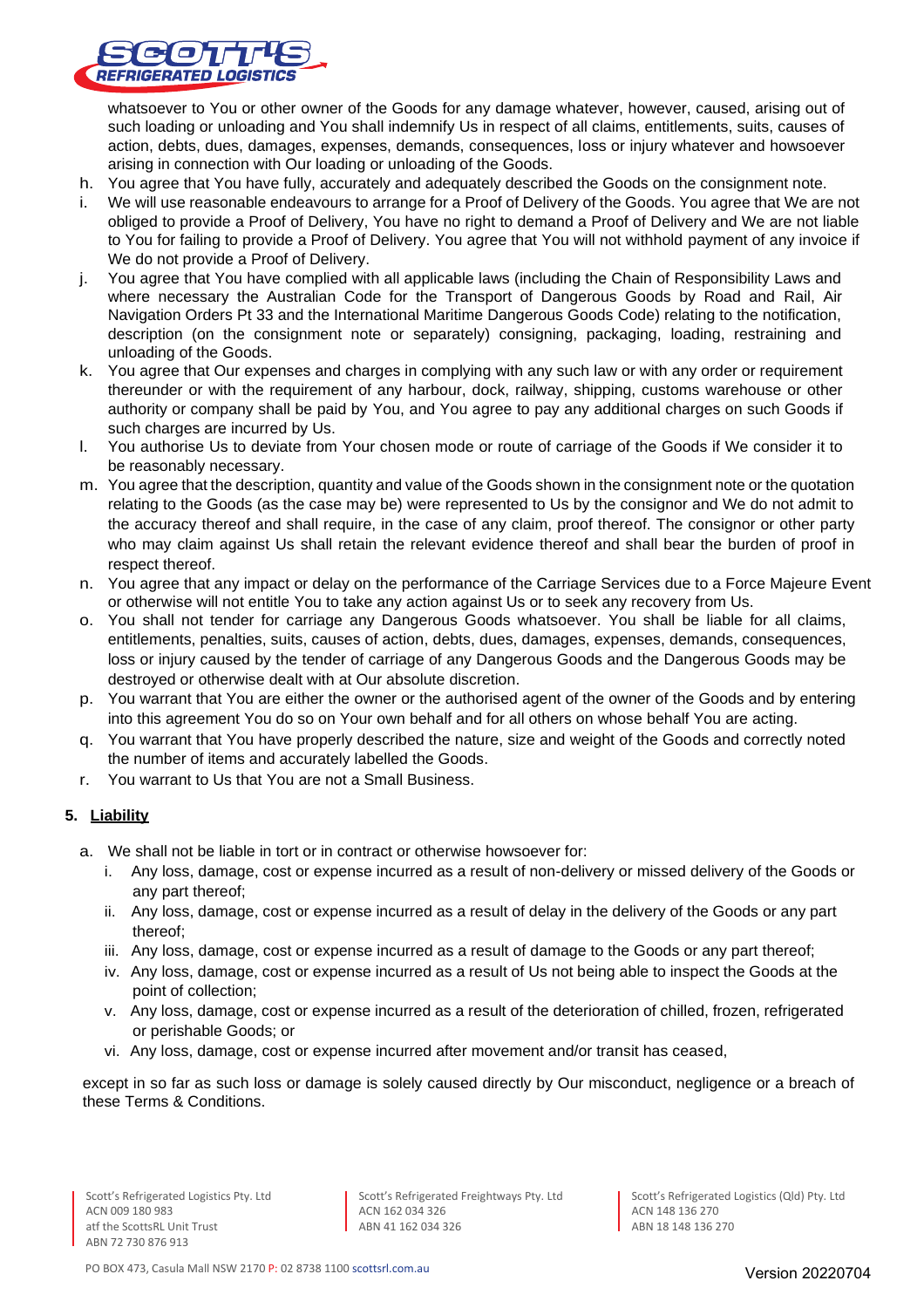

#### **6. Limitations of Liability**

- a. If We accept liability including under sub-clause 5.a, or otherwise, Our liability shall be limited to the resupplying of the Carriage Services or payment for the manufactured cost of the Goods up to a total amount no greater than the value of the Carriage Services.
- b. Any payment made by Us will be reduced by the amount or to the extent of Your misconduct, negligence or breach of these Terms & Conditions. You must mitigate any loss, damage, cost or expense incurred in relation to the Goods or Carriage Services including but not limited to following our directions and taking reasonable steps to salvage any Goods in a timely manner.
- c. We will not be liable in any respect where matching signed receipts of delivery and collection exist or an unendorsed proof of delivery has been provided;
- d. Our liability under sub-clause 5.a shall not under any circumstances include loss, damage, cost or expense which is consequential or not direct or does not flow naturally from the relevant breach of these Terms & Conditions even if at the time We and You agreed to these Terms & Conditions the loss, damage, cost or expense may reasonably be supposed to have been contemplated by both Us and You as a probable result of the breach. Loss, which is not direct shall include, but not be limited to, loss of revenue, loss of sales, damages for breach of contract with third parties, legal costs, expenses, the cost of replacement Goods, the cost and expense of the provision of replacement or alternate services and the cost of destruction, dumping or disposal of Goods.
- e. We shall not be liable including under sub-clause 5.a for any loss, damage, cost or expense incurred or contributed to by a Force Majeure Event.
- f. Any legal proceedings must be commenced against Us within six (6) months of the date of the completion of the Carriage Services or the date upon which the Carriage Services should have been completed, failing which We are discharged from any liability.

## **7. Indemnity**

You shall indemnify Us and hold Us harmless from and against:

- a. all claims, entitlements, suits, causes of action, debts, dues, damages, expenses, demands, consequences, loss or injury arising out of:
	- i. any error, omission, misstatement or misrepresentation by You or any other owner of the Goods;
	- ii. insufficient or improper packaging, labelling or addressing of the Goods;
	- iii. fraud;
	- iv. Your failure to comply with any laws, rules, standards or regulations applicable in relation to the Goods;
	- v. Your failure to comply with the Chain of Responsibility Laws;
	- vi. Your failure to notify Us of any facts or circumstances which come to Your attention which may give rise to a breach of any laws including but not limited to the Chain of Responsibility Laws in connection with the Carriage Services;
	- vii. Your failure to notify Us of any potential liabilities or dangers associated with the Goods;
	- viii. carriage by Us of Dangerous Goods whether or not such Goods are or were declared by You as Dangerous Goods;
	- ix. any act, omission, negligence, recklessness by You or any of Your representatives, employees or agents; and
	- x. any breach by You or any of Your representatives, employees or agents of these Terms & Conditions;
- b. all claims, entitlements, suits, causes of action, debts, dues, damages, expenses, demands, consequences, loss or injury whatsoever by whoever made in excess of Our liability under these Terms & Conditions or arising out of Our engagement of a Sub-contractor;
- c. all customs duty, excise duty, taxes, and costs which We become liable to pay or which are payable in respect of any Goods.

### **8. Claims Policy**

a. In order to preserve the Goods and to minimise losses as far as possible,

Scott's Refrigerated Freightways Pty. Ltd ACN 162 034 326 ABN 41 162 034 326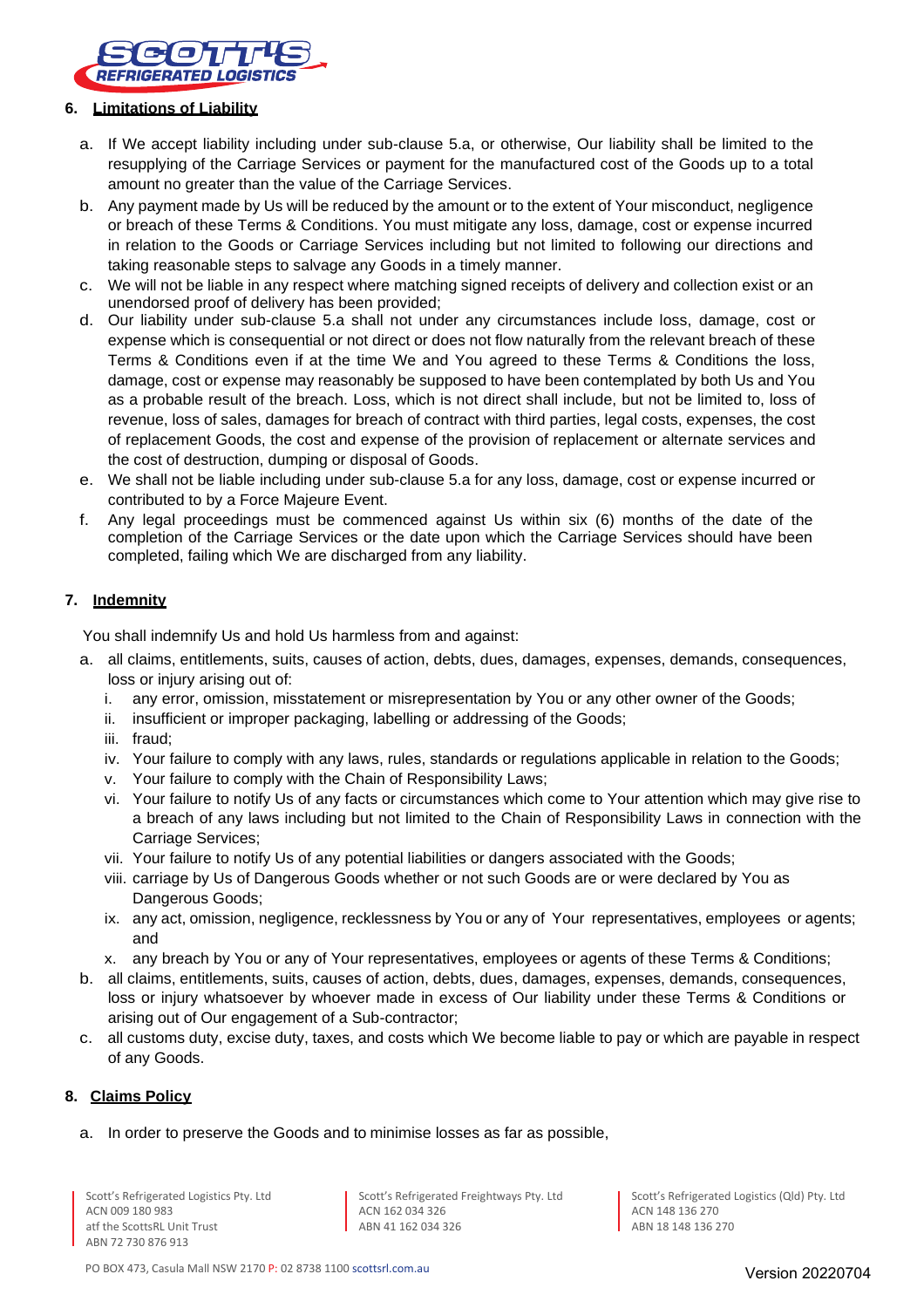

- i. where a consignee has indicated to Us in writing that loss or damage to Goods has occurred, or<br>ii. where You are aware of any circumstances that might give rise to a claim:
	- where You are aware of any circumstances that might give rise to a claim;

You must notify Us of any intended claim within 48 hours of the actual or scheduled delivery time (as applicable) by emailing [claims@scottsrl.com.au](mailto:claims@scottsrl.com.au)**.** You are not obliged to notify us of an intended claim if We have notified You of loss or damage to Goods, but you are required to provide a properly completed Claim Form in the time set out below.

- b. You must tell Us whether the Goods are to be returned, disposed of or donated. You agree to bear the reasonable costs of disposal or donation. If You fail to comply with this clause, We will decide whether the Goods will be disposed of or donated, and You agree to pay all costs of disposal or donation plus transport charges and fees. You must take all reasonable steps to mitigate and minimise any further loss or damage.
- c. If You request that the Goods, be returned to You, We will only bear the reasonable costs of returning the Goods to You if We accept a claim in accordance with this clause 8. In any other event, You agree to bear the reasonable costs of returning the Goods to You.
- d. We must receive a properly completed Claim Form and supporting documents:
	- i. for any damage to Goods within seven (7) days of the notification of the damage to Us (or Our notification to You); and
	- ii. for any loss of Goods within thirty (30) days of the notification of the damage to Us (or Our notification to You) (**Notification**).

Supporting documents include:

- iii. documentary evidence of the cost price of the Goods as acceptable to Us; and
- iv. if Your claim relates to damage, coloured photographs of the damaged Goods and packaging temperature reading at time of inspection.
- e. Subject to You complying with this clause 8, We will act reasonably when determining any claim. If We accept a claim, We will issue a credit note in the amount of the claim. If, under this clause, we pay for the replacement of the Goods We may retain or recover the damaged Goods at our sole discretion.
- f. If We do not receive a properly completed Claim Form including any supporting documentation which is reasonably necessary or You have not complied with this clause 8, including the Notification period, You acknowledge and agree that We have the absolute discretion to refuse such claim.
- g. For the avoidance of doubt, You are not entitled to withhold payment or apply a set-off, counterclaim, deduction or withholding in respect of any claimed amount, disputed amount or disputed invoice.
- h. You may only make one (1) claim per consignment.

# **9. Pallets**

- a. We will not accept transfer to our CHEP or Loscam pallet accounts of wooden pallets or any other pooled or hired equipment used for carriage of Goods unless there is agreement between Us, and You and such agreement is documented in the Pallet Process Agreement. We will not be liable for any costs, loss or damage caused by or incurred by You arising from Your failure to comply with the Pallet Process Agreement.
- b. We will not provide empty pallets to exchange on pickup or accept empty pallets on delivery of goods, unless expressly agreed and documented in the Pallet Process Agreement.

### **10. Governing Law**

- a. These Terms & Conditions and any contract incorporating these Terms & Conditions made by Us shall be governed by and construed in accordance with the law of the state of New South Wales irrespective of where the contract is made or is deemed to be made.
- b. Any action including, without limitation, summons, application, statement of claim, statutory demand or other legal process in respect of any matter or thing against Us shall be instituted and carried on only in the appropriate court in the state of New South Wales.

#### **11. Conditions to have full force in all circumstances**

All rights, immunities and limitations of liability in these Terms & Conditions shall continue to have their full force and effect in all circumstances and notwithstanding any breach of contract or of any of these conditions by Us.

Scott's Refrigerated Freightways Pty. Ltd ACN 162 034 326 ABN 41 162 034 326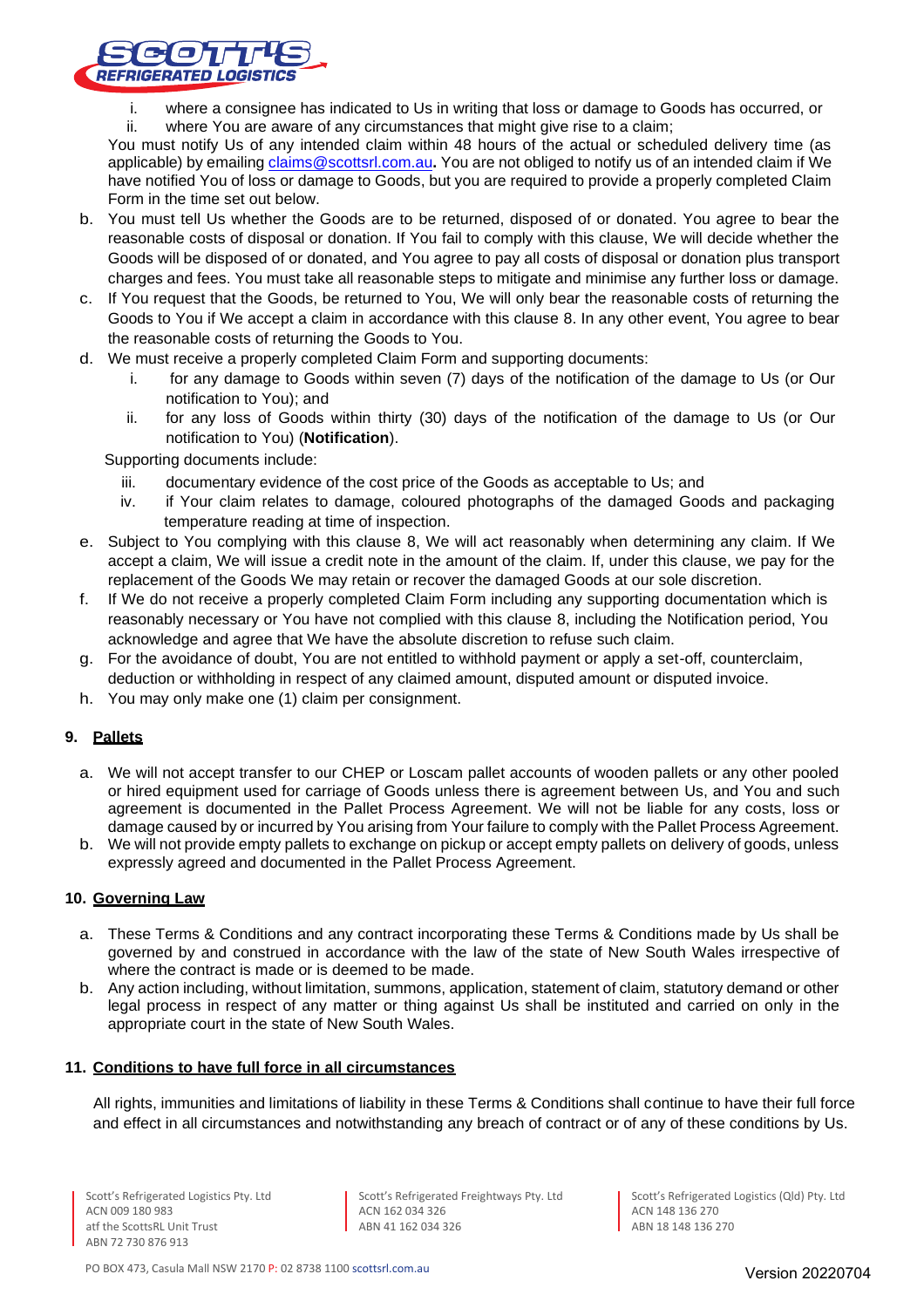

### **12. Insurance**

You agree that that We are not obliged to insure the Goods and You will take out and maintain appropriate insurance in respect of any Goods.

#### **13. Severability**

Each and every right, immunity, limitation of liability, covenant, obligation and restriction and each and every part thereof contained in these conditions of carriage shall be deemed to be severable and an independent right, immunity, limitation of liability, covenant, obligation and restriction. If the provisions or part of any provision in these conditions of carriage is held by a Court of competent jurisdiction to be void, invalid or otherwise unenforceable, then such provision or part thereof shall be deemed eliminated or modified to the extent which, in the Court's opinion, it is necessary to make the remainder of the clause enforceable.

#### **14. Consumer Legislation**

To the extent that a provision of these Terms & Conditions would be illegal, void or unenforceable under any Law (including Laws granting unfair contract terms protections to consumers or Small Business) the Terms & Conditions are to be read as if that provision were varied to the extent necessary to comply with such Law or, if necessary omitted.

Scott's Refrigerated Freightways Pty. Ltd ACN 162 034 326 ABN 41 162 034 326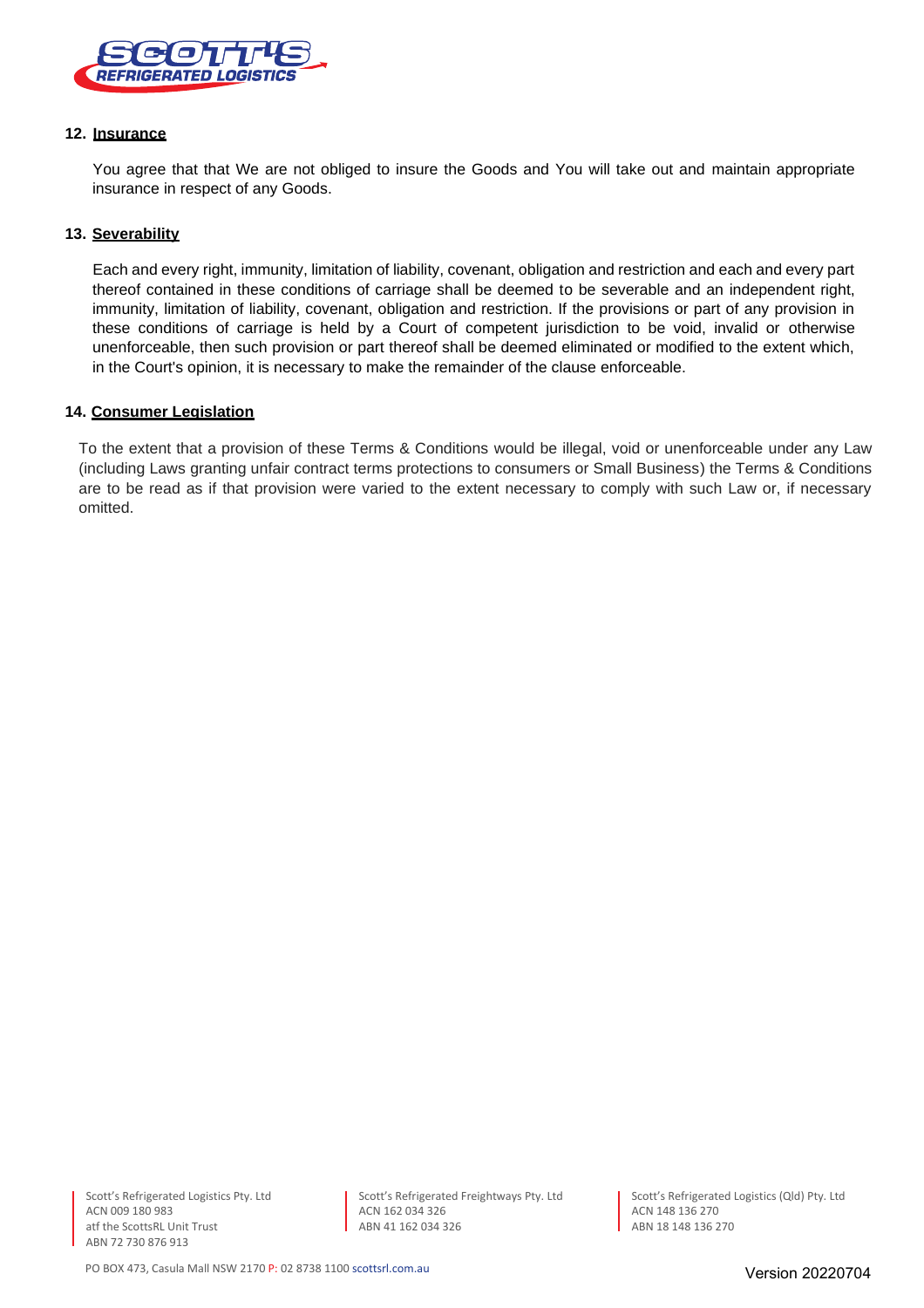

**Pallet Process Agreement – Carriage**

### **Between (INSERT ENTITY) trading as Scott's Refrigerated Logistics (ScottsRL)**

**And**

#### **(Insert Customer Name and ABN)**

ScottsRL accepts transfers of CHEP and Loscam standard wooden pallets, provided pallets are subsequently transferable by ScottsRL to a receiver with an active pallet account. Wooden pallets that are not transferrable to another carrier or receiver will not be accepted onto a ScottsRL pallet account. Any such transfers made to ScottsRL will be rejected.

\_\_\_\_\_\_\_\_\_\_\_\_\_\_\_\_\_\_\_\_\_\_\_\_\_\_\_\_\_\_\_\_\_\_\_\_\_\_\_\_\_\_\_\_\_\_\_\_\_\_\_\_\_\_\_\_\_\_\_\_\_\_\_\_\_\_\_\_\_\_\_\_\_\_\_\_\_\_\_\_\_\_

All pallet transfers on CHEP equipment will automatically have an electronic delay added to them by CHEP; this is a standard 30 days (unless agreed otherwise). All Loscam transfers must have an effective date of 30 days from the date of pickup; any docket transfer not adhering to this will be corrected.

No other pooled hire equipment or containers used for the carriage of goods will be accepted on to any ScottsRL pallet or other equipment account. Any such transfers will be rejected outright and ScottsRL will not take responsibility for any hire or other cost incurred by the customer. When placing an Order for Transport involving such equipment, the equipment type must be shown as "Other".

Orders for Transport placed with ScottsRL must show the correct pallet quantity and type. ScottsRL will not be responsible for differences between booked and actual pallet quantity and type and any such variances arising will be the responsibility of the customer. All transfer dockets onto ScottsRL must be provided at time of pick up and are to be on a per order basis. Transfers reflecting more than one order, or an entire load will be rejected. Each pallet transfer docket and transaction uploaded to CHEP or Loscam must contain at least one reference from the 'customer reference' field used on the Order for Transport. Failure to do this may result in the transfer being rejected as unmatchable.

Transfers to ScottsRL not processed to CHEP or Loscam within 90 days of despatch date will only be accepted or corrected onto a ScottsRL pallet account with a new movement date representing the date of invoice from CHEP or Loscam.

Transfers onto ScottsRL not processed within 180 days of despatch date will only be investigated where the signed pallet docket and relevant paperwork can be provided (i.e. Order for Transport, job number or consignment number). Items must be listed in the standard ScottsRL Pallet Claim Form that will be provided on request.

Transfers rejected by ScottsRL must be queried within 90 days of rejection or correction. Failure to do so will result in reinstatements being effective as at the date of the query. Any correction or rejection not queried within 180 days will not be investigated.

Continual rejection or querying of valid and accurate pallet transfers from ScottsRL by a receiver or receiving location shown in the Order for Transport may result in ScottsRL refusing to accept transfers from the customer. In such cases ScottsRL will advise the customer that no further transfers will be accepted from the customer in respect of Orders for Transport to those receivers or receiving locations.

ScottsRL will not provide empty pallets to exchange on pickup. The customer is responsible for sourcing their own equipment.

ScottsRL will not accept empty pallets in exchange on delivery. Pallets transferred to ScottsRL that cannot after delivery be transferred to a receiver or receiving location due to the receiver or receiving location not having an active pallet account with CHEP or Loscam will be transferred back to You. If You do not have an active pallet account with CHEP or Loscam, a Pallet Loss Fee will apply.

Scott's Refrigerated Freightways Pty. Ltd ACN 162 034 326 ABN 41 162 034 326